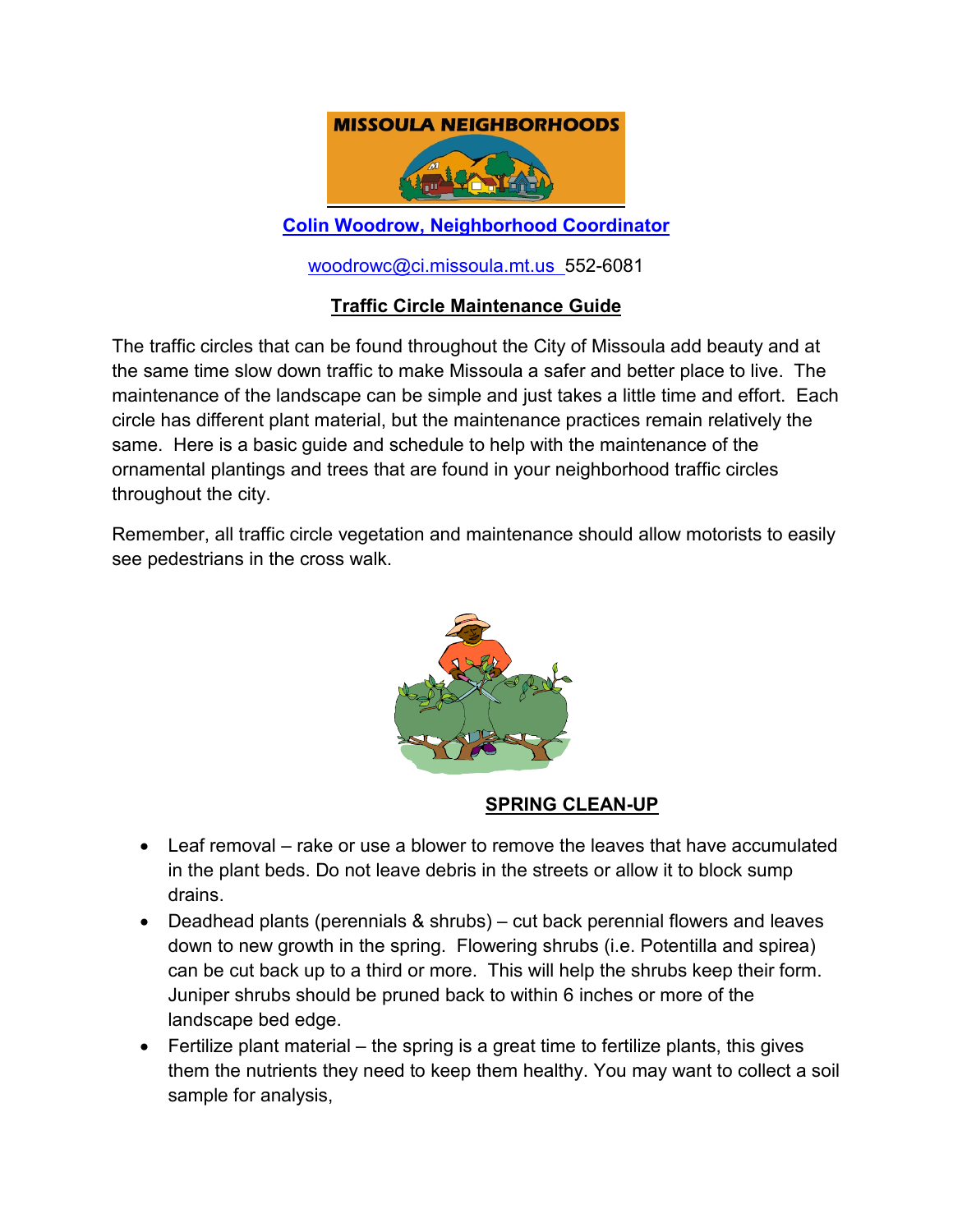Local lawn and garden centers have soil sample test kits. A soil test will reveal ph and possibly what macro and micro nutrients are in the soil. This information will help you choose a fertilizer that will work best for your ornamental plants and trees.

- Top dress replenish mulch to a depth of at least 3 inches but no more than 4 inches. This will help keep the soil moist, help prevent weeds from germinating, and is also aesthetically pleasing.
- Prune remove any dead or broken branches in trees that can safely be reached from the ground. If possible it is best to prune before the tree leaves out. Prune any sucker growth from the base or trunk of the tree. Tree branches should be pruned at the branch collar in order for the tree to seal off the wound correctly. More information is available about pruning here...
- Optional pre and post emergent herbicides (applied according to label) can be a useful tool when applied in the spring or fall to help curtail weed growth. Integrated Pest Management is a program which gives options from the least toxic pest control to stronger methods implemented at the proper time of year. An example of how you can implement this program would be removing a pest by squishing it or using non-toxic pesticides like soapy water or using a stronger pesticide until the pest is subdued. Pesticides are not for everyone but if you choose to use them in your Integrated Pest Management program be sure to follow all label directions. The [Missoula County Extension](http://www.missoulaeduplace.org/) Office has a Pest [Management Calendar.](http://www.missoulaeduplace.org/images/horticulture/Publications/PEST_CALENDAR_2013.pdf) They also have additional information on implementing this type of program.



## **MAINTENANCE THROUGHOUT THE GROWING SEASON**

• Water plants – water all plants as necessary even those said to be drought tolerant. The amount of water needed by each plant is dependent upon the type of plant and the weather (i.e. temperature and rainfall). Minimally, from late June through early September, be sure to water deeply (the soil should be moist to 6" or greater for most plants and deeper for trees), at least one to two times time per week. Continue water until frost as needed. Consider using Ooze tubes